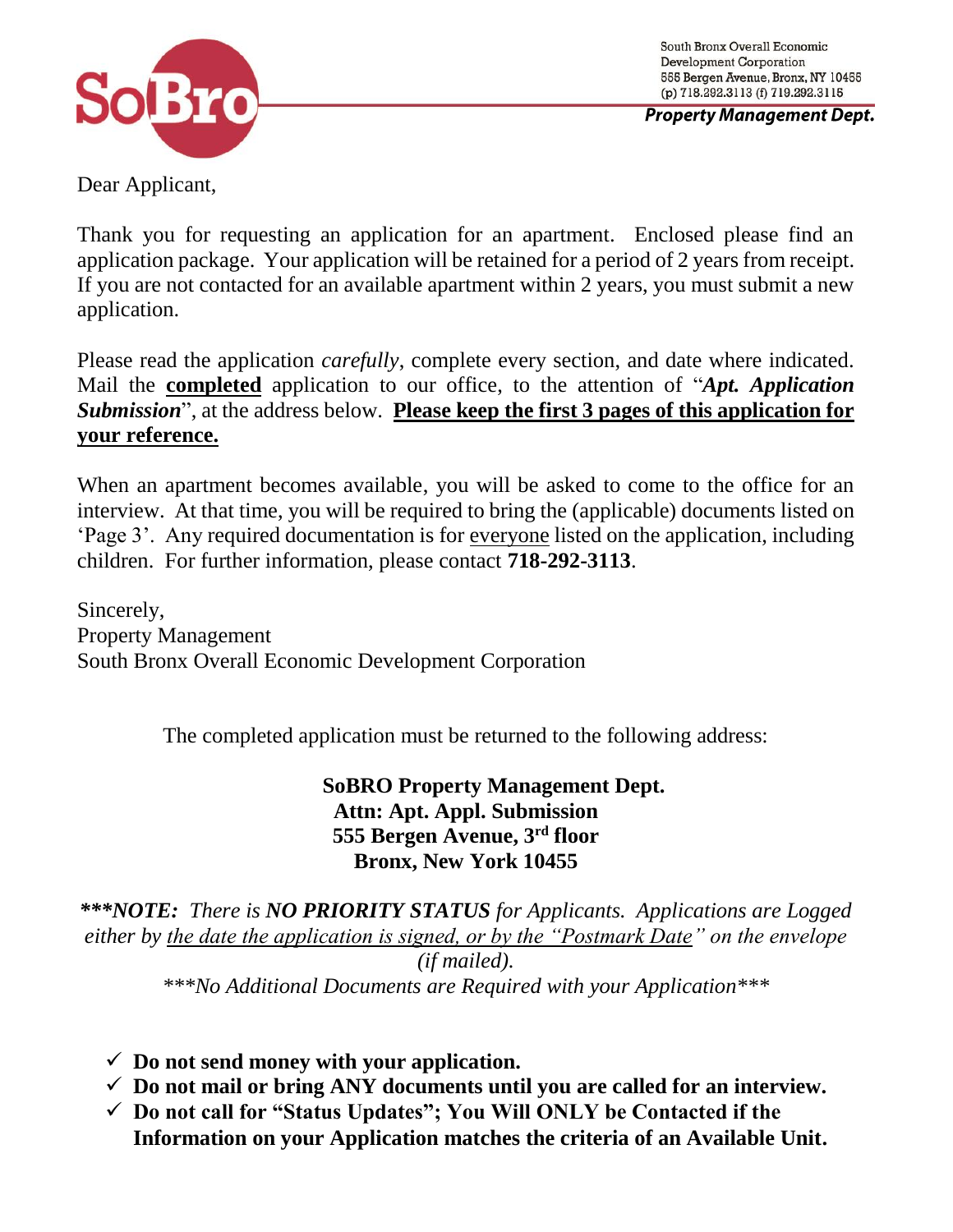

**Property Management Dept.** 

# **APPLICATION INFORMATION**

# **Please be sure to read this in its entirety before signing and dating these documents.**

- Please note that there are *no apartments available on an immediate basis*. This application is to secure an apartment request. When an apartment becomes available, which will accommodate your family size and household income, we will contact you for an interview.
- By submitting and signing the application you:
	- Certify that all Statements and/or questions in this application are true and correct and that all false statements and/or answers to questions noted during the required background investigation will cause this application to be rejected.
	- Authorize SoBRO and their agents and investigators to verify all statements in this application. Contact employers, former and or current landlords, credit bureaus and government agencies will verify this application.
	- Any decision to reject this application is FINAL; if you have further information which will assist in overturning the decision, you may request a formal appeal in writing.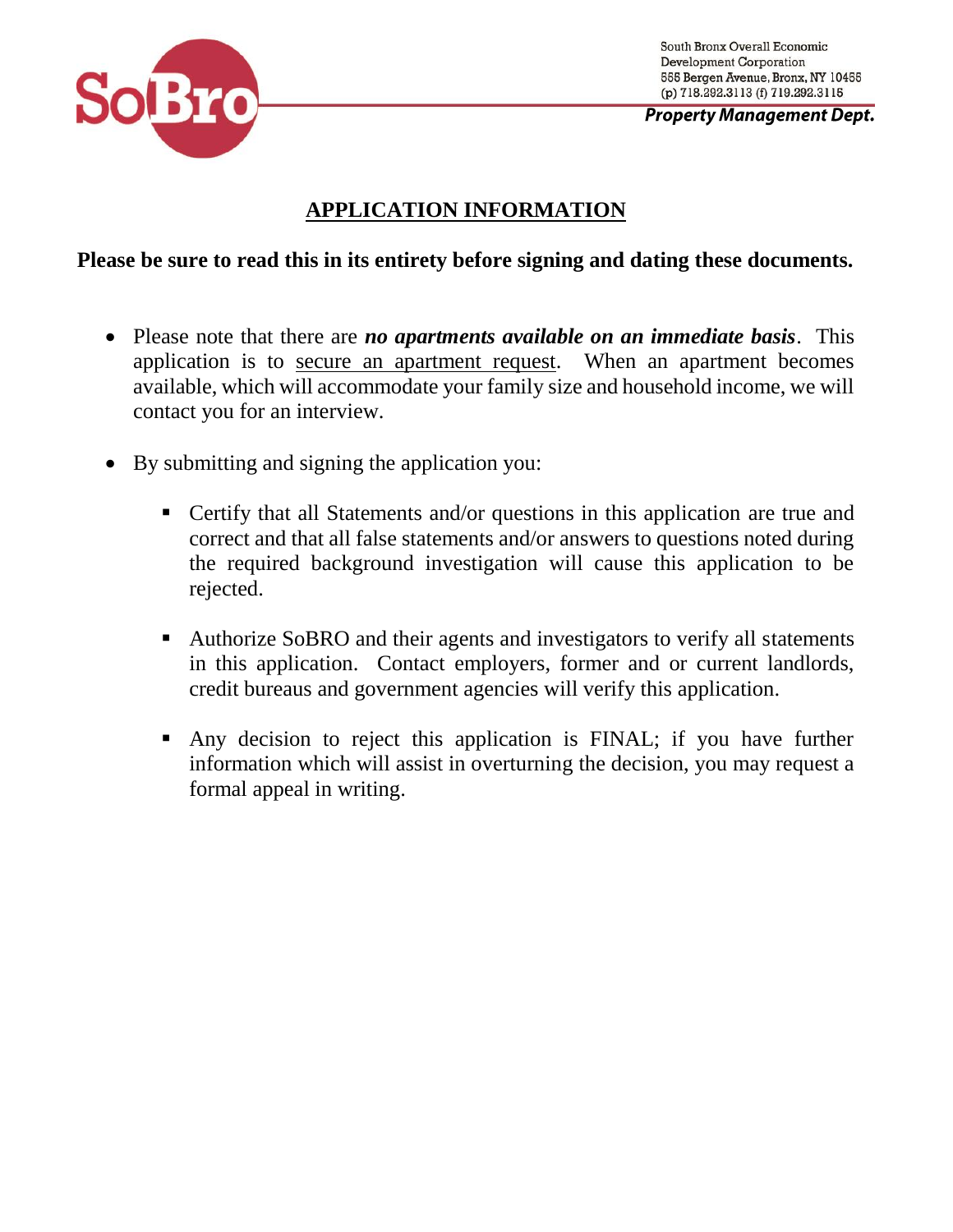

# **REQUIRED DOCUMENTS ONCE CONTACTED FOR INTERVIEW**

When an interview has been scheduled with you, the following documentation will be required and must be submitted for you and each person listed on your application.

- Copy of the W-2 form and entire Federal and New York State tax return form for the most current year.
- If self-employed, a letter from your CPA on his/her letterhead stating current estimated earnings and Federal Form 1040, schedule C. (For the last three (3) years)
- Verification of employment for each adult listed on the application. This must be submitted on employer's letterhead and signed by the appropriate department head. The verification should indicate date of hire, current position and current salary.
- Last six (6) consecutive pay stubs.
- Current Social Security Award Letter. (If you are receiving SSI, you must provide a State Supplement Benefit Letter which you may obtain by contacting (855) 488-0541) Along with Direct Express card or other prepaid card if not receiving benefits in a bank account and the most recent 2 statements for the Direct Express or Prepaid Card
- Copy of Pension or Veteran's award letter, most recent year's bank interest and dividend form 1099.
- Budget letter (if receiving Public Assistance and/or SNAP benefits).
- Proof of child support. (Court Order and disbursement history showing payments)
- Documentation of all income from any other source.
- Last six (6) consecutive bank statements (all pages).
- Written explanation for any miscellaneous deposits on the bank statements (including deposits of checks, cash, or external account transfers from individuals not within your household)
- Proof of any other assets (bankbook, CD, Stocks, Bonds, Equity in Real Property, etc).
- Copy of picture identification for each adult listed on the application, i.e. driver's license, passport, valid immigration naturalization status (INS) card.
- Copy of birth certificate for each person listed on the application.
- Copy of social security card for each person listed on the application.
- For each child listed over the age of five (5) please submit a letter from the current school stating that he/she attends the school full or part-time (Pre-K through College).
- Section 8 voucher, certificate, and complete transfer package (if applicable).
- Current lease agreement or letter from landlord indicating your status in their property.
- Last six (6) rent receipts or cancelled checks.
- Last two (2) utility bills (telephone and/or Con Edison).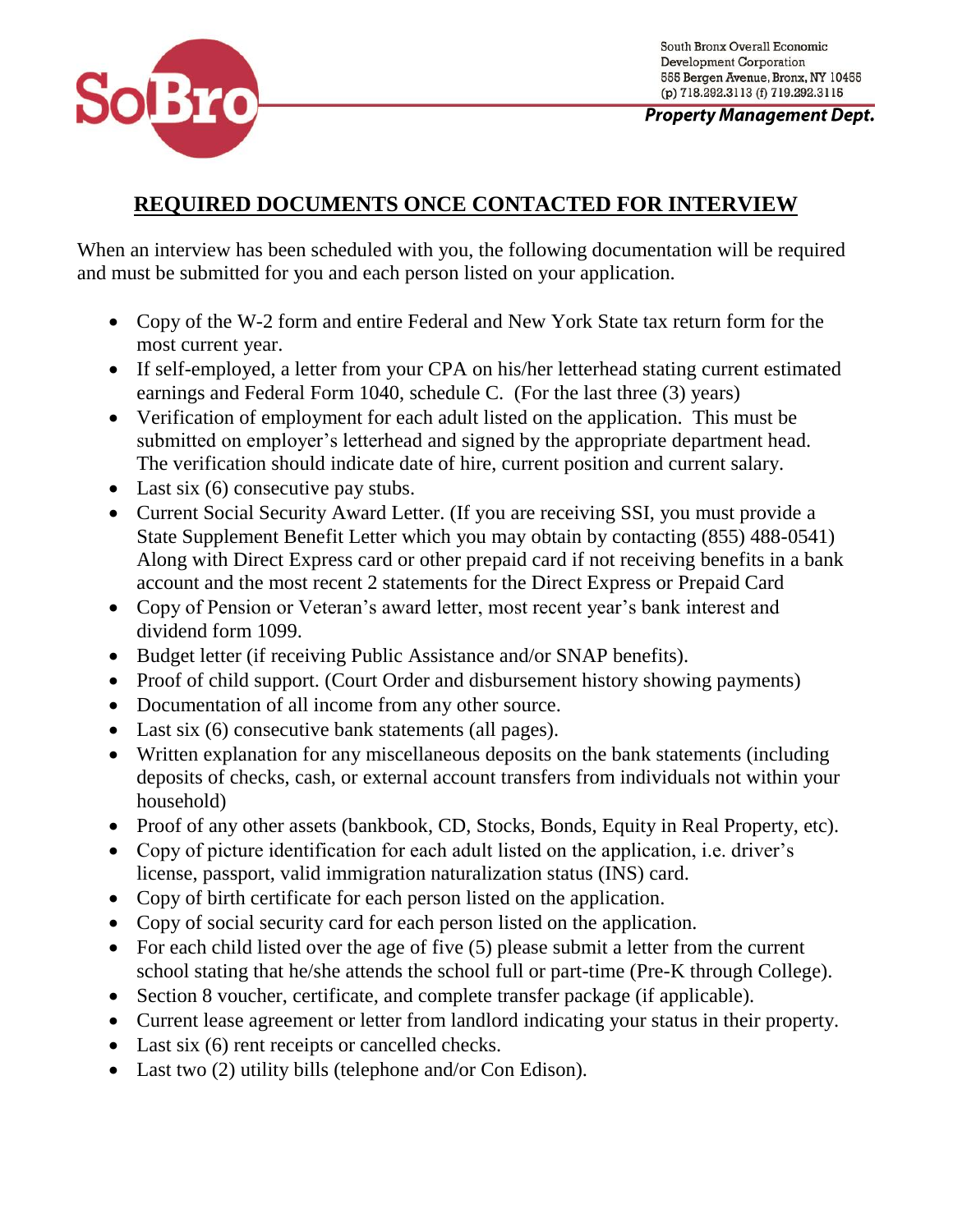

**Property Management Dept.**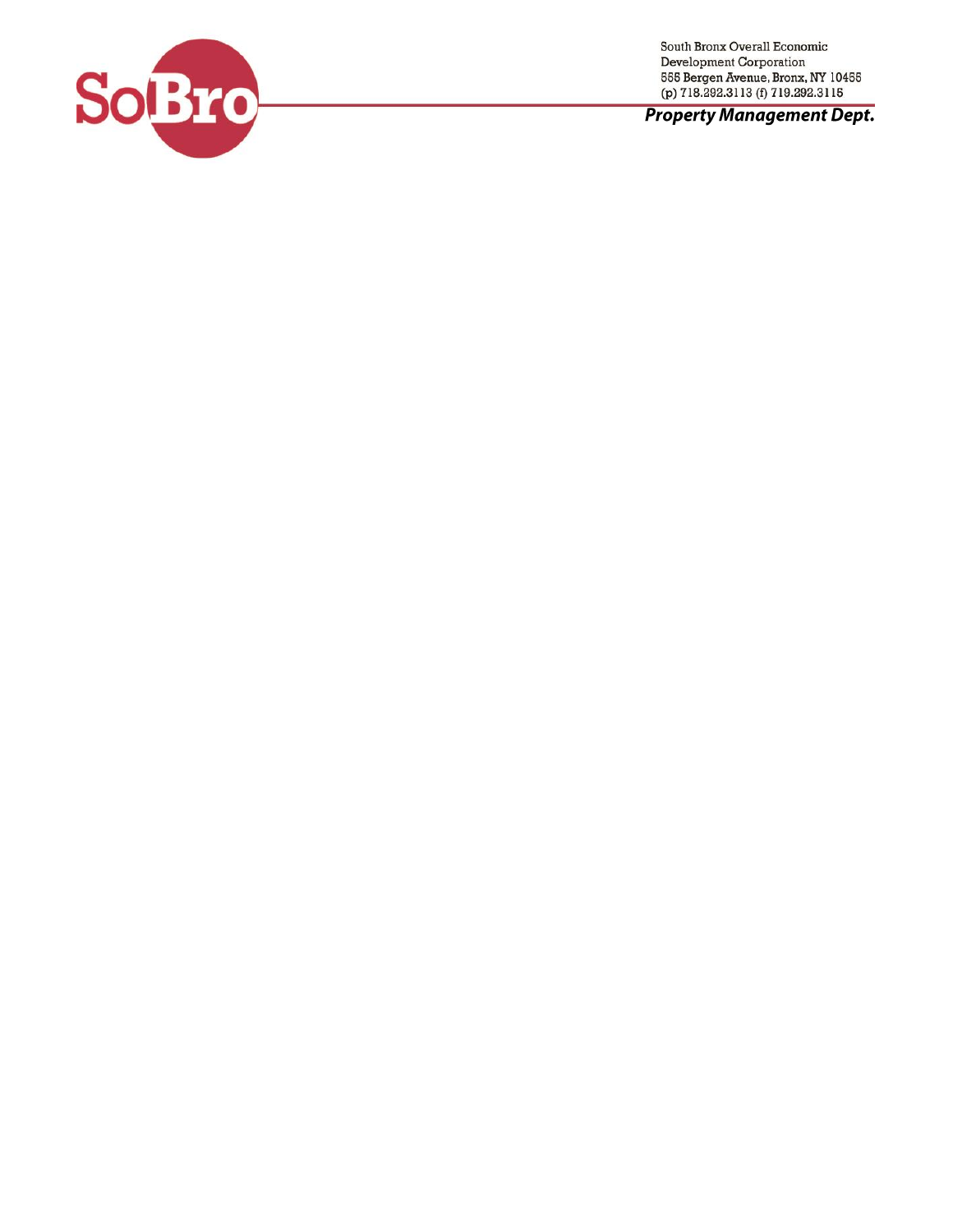

**Property Management Dept.** 

# **Application for Apartment**

### **Instructions**:

- 1. Mail only one (1) application per family. You will be disqualified if more than one application per family is received.
- 2. When completed, this application must be returned by regular mail only, do not send by registered or certified mail.
- **3.** Mail completed application to: **SoBRO**

**Attn: Apartment Application Submission 555 Bergen Avenue, 3rd floor Bronx, New York 10455**

- 4. No payment or fee should be given to anyone in connection with the preparation or filling out of this application for housing.
- 5. This information is to be filled out by the applicant.

#### **A. Name and Address**

|                         | (Number, Street, Apt. #) |
|-------------------------|--------------------------|
|                         | (City, State, Zip Code)  |
|                         |                          |
|                         |                          |
|                         | (Number, Street, Apt. #) |
| (City, State, Zip Code) |                          |

#### **B. Income and Employment**

*List all full and/or part-time employment for ALL HOUSEHOLD MEMBERS including yourself WHO WILL BE LIVING WITH YOU in the residence for which you are applying. Include self-employed earnings.* 

| <b>HOUSEHOLD MEMBER</b> | Name & Address of Employer | How Long<br>Employed              | Gross<br>Earnings                            |
|-------------------------|----------------------------|-----------------------------------|----------------------------------------------|
|                         |                            | the control of the control of the | the control of the control of the control of |
|                         |                            |                                   |                                              |
|                         |                            |                                   |                                              |
|                         | 4.                         |                                   |                                              |
|                         |                            |                                   |                                              |
|                         |                            |                                   |                                              |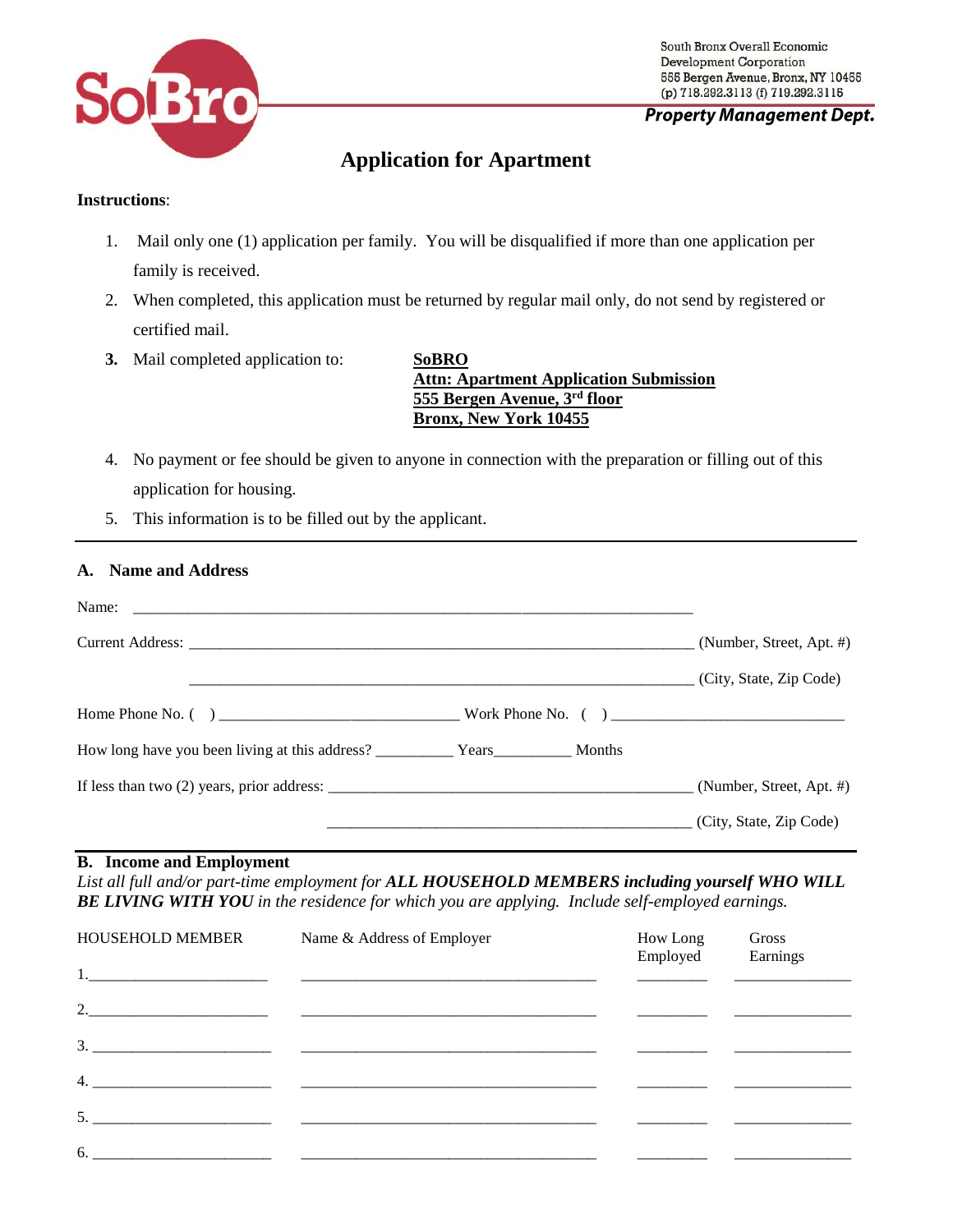

## **C. Income from Other Sources**

*List all other income, for example, Public Assistance (including household allowance), AFDC, Social Security, S.S.I., pension, disability compensation, unemployment compensation, interest income, baby-sitting, care taking, alimony, child support, annuities, dividends, income from rental property, Armed Forces Reserves, scholarships, and/or grants.*

| <b>HOUSEHOLD MEMBER</b>                                                                                                                                                                                                                                                                                   | Type of Income                                                                                | Amount                                                                                       |     |
|-----------------------------------------------------------------------------------------------------------------------------------------------------------------------------------------------------------------------------------------------------------------------------------------------------------|-----------------------------------------------------------------------------------------------|----------------------------------------------------------------------------------------------|-----|
|                                                                                                                                                                                                                                                                                                           |                                                                                               | $\sim$                                                                                       |     |
|                                                                                                                                                                                                                                                                                                           |                                                                                               | $\sim$                                                                                       |     |
|                                                                                                                                                                                                                                                                                                           |                                                                                               |                                                                                              | Per |
|                                                                                                                                                                                                                                                                                                           |                                                                                               | $\mathcal{S}$                                                                                |     |
|                                                                                                                                                                                                                                                                                                           |                                                                                               |                                                                                              |     |
|                                                                                                                                                                                                                                                                                                           |                                                                                               |                                                                                              |     |
| <b>D.</b> Total Annual Household Income<br>Add all income listed above and indicate the total earned for the year: \$__________________00 per year                                                                                                                                                        |                                                                                               |                                                                                              |     |
| Landlord's Name:<br>(If you are living in a public housing project write "NYCHA". If you are living in a City-owned ("In-Rem") building write<br>"HPD").                                                                                                                                                  |                                                                                               |                                                                                              |     |
| Landlord's Address:                                                                                                                                                                                                                                                                                       |                                                                                               |                                                                                              |     |
|                                                                                                                                                                                                                                                                                                           | (City, State, Zip Code)                                                                       |                                                                                              |     |
|                                                                                                                                                                                                                                                                                                           |                                                                                               |                                                                                              |     |
| F. Current Rent<br>What is the total rent on the apartment where you currently live or are staying temporarily?\$___________.00 per month<br>How much do you contribute to the total rent on the apartment? (If you do not contribute anything, write "\$0")<br>$\frac{\text{I}}{\text{I}}$ .00 per month |                                                                                               |                                                                                              |     |
| G. Reason for Moving<br>Why are you moving? Check all that apply:                                                                                                                                                                                                                                         |                                                                                               |                                                                                              |     |
| [ ] Living with parents<br>] Not enough room<br>] Living in a shelter<br>] Bad housing conditions<br>] Current apartment not suitable<br>for persons with disabilities                                                                                                                                    | [ ] Do not like neighborhood<br>[ ] Rent too high<br>$\begin{bmatrix} 1 \end{bmatrix}$ Other: | [ ] Living with relatives or another family<br>[ ] Increase in family size (marriage, birth) |     |

## **H. Section 8 Housing Assistance**

Are you presently receiving a **Section 8 Housing Certificate or Voucher**? [ ] Yes [ ] No (Please check "Yes" or "No". This information will not affect the professing of the application)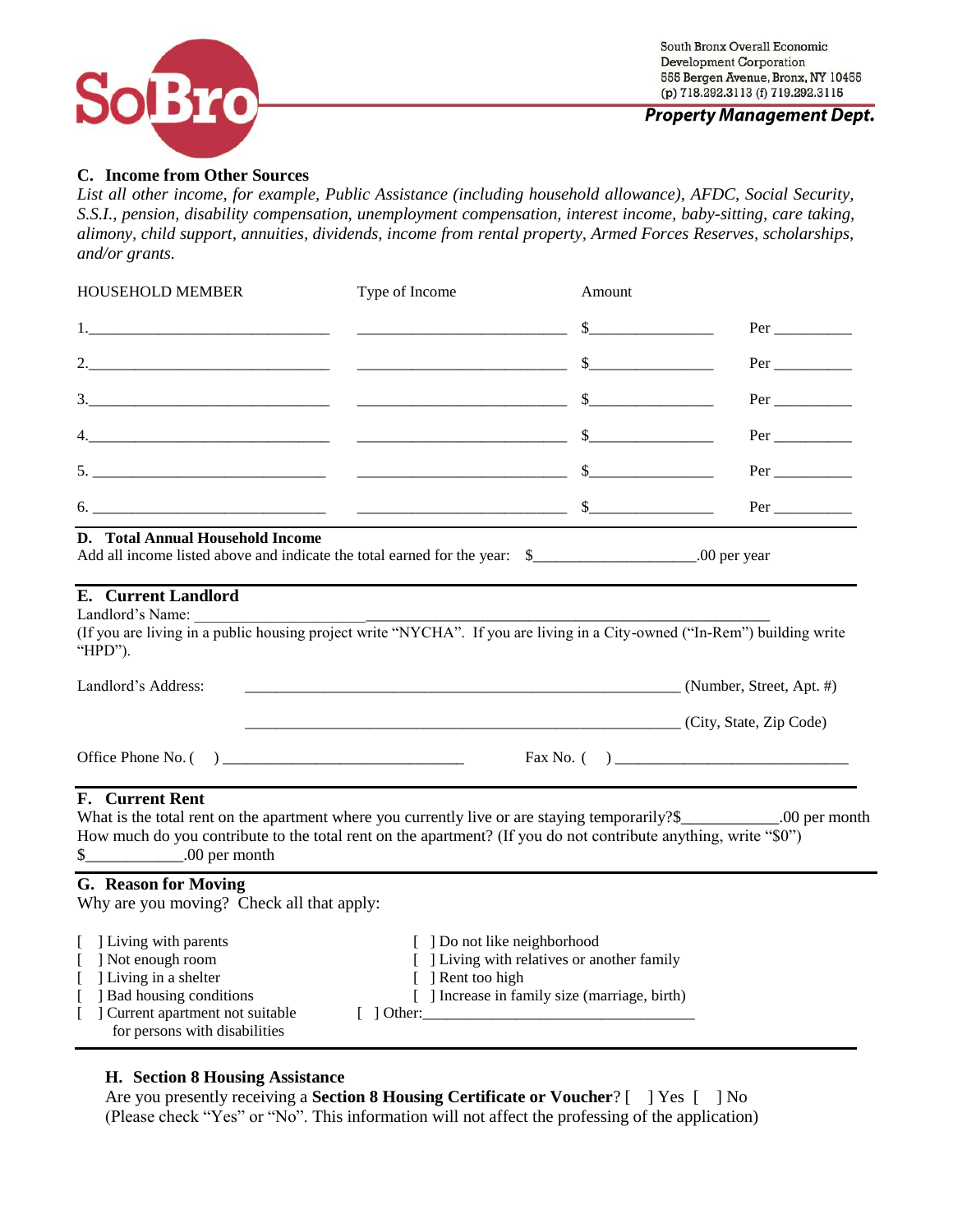

**Property Management Dept.** 

#### **I. Household Information**

How many persons in your household, including yourself, WILL LIVE IN THE UNIT FOR WHICH YOU ARE APPLYING?

*List all of the people WHO WILL LIVE IN THE UNIT FOR WHICH YOU ARE APPLYING, starting with yourself, and provide the following information. Add additional pages if necessary.*

| <b>Full Name</b>              | Relationship<br><b>To Applicant</b> | <b>Birth</b><br>Date | Age | <b>Sex</b><br>(M/F) | <b>Social Security</b><br><b>Number</b> | Occupation<br>(Write "student" if<br>attending school) |
|-------------------------------|-------------------------------------|----------------------|-----|---------------------|-----------------------------------------|--------------------------------------------------------|
| $1. \underline{\hspace{2cm}}$ | <b>Self</b>                         |                      |     |                     |                                         |                                                        |
|                               |                                     |                      |     |                     |                                         |                                                        |
|                               |                                     |                      |     |                     |                                         |                                                        |
|                               |                                     |                      |     |                     |                                         |                                                        |
|                               |                                     |                      |     |                     |                                         |                                                        |
|                               |                                     |                      |     |                     |                                         |                                                        |

\*Are you or a member of your household disabled? [ ] Yes [ ] No

If "yes", would you describe the disability as:

[ ] visual impairment? [ ] mobility impairment? [ ] hearing impairment?

If you checked either mobility impairment, or hearing impairment, do you or a member of your household require a special accommodation? [ ] Yes [ ] No

\_\_\_\_\_\_\_\_\_\_\_\_\_\_\_\_\_\_\_\_\_\_\_\_\_\_\_\_\_\_\_\_\_\_\_\_\_\_\_\_\_\_\_\_\_\_\_\_\_\_\_\_\_\_\_\_\_\_\_\_\_\_\_\_\_\_\_\_\_\_\_\_\_\_\_\_\_\_\_\_\_\_\_\_\_\_\_\_\_\_\_\_\_ \_\_\_\_\_\_\_\_\_\_\_\_\_\_\_\_\_\_\_\_\_\_\_\_\_\_\_\_\_\_\_\_\_\_\_\_\_\_\_\_\_\_\_\_\_\_\_\_\_\_\_\_\_\_\_\_\_\_\_\_\_\_\_\_\_\_\_\_\_\_\_\_\_\_\_\_\_\_\_\_\_\_\_\_\_\_\_\_\_\_\_\_\_ \_\_\_\_\_\_\_\_\_\_\_\_\_\_\_\_\_\_\_\_\_\_\_\_\_\_\_\_\_\_\_\_\_\_\_\_\_\_\_\_\_\_\_\_\_\_\_\_\_\_\_\_\_\_\_\_\_\_\_\_\_\_\_\_\_\_\_\_\_\_\_\_\_\_\_\_\_\_\_\_\_\_\_\_\_\_\_\_\_\_\_\_\_

If "yes", please place a check mark on the outside of your envelope, and please specify the special accommodations required:

### **J. Assets**

| <b>Financial / Savings Information</b> | <b>Bank / Branch Address</b> | <b>Account Number</b> |
|----------------------------------------|------------------------------|-----------------------|
| Checking Accounts:                     |                              |                       |
| Passbook Savings:                      |                              |                       |
| <b>Savings Certificates:</b>           |                              |                       |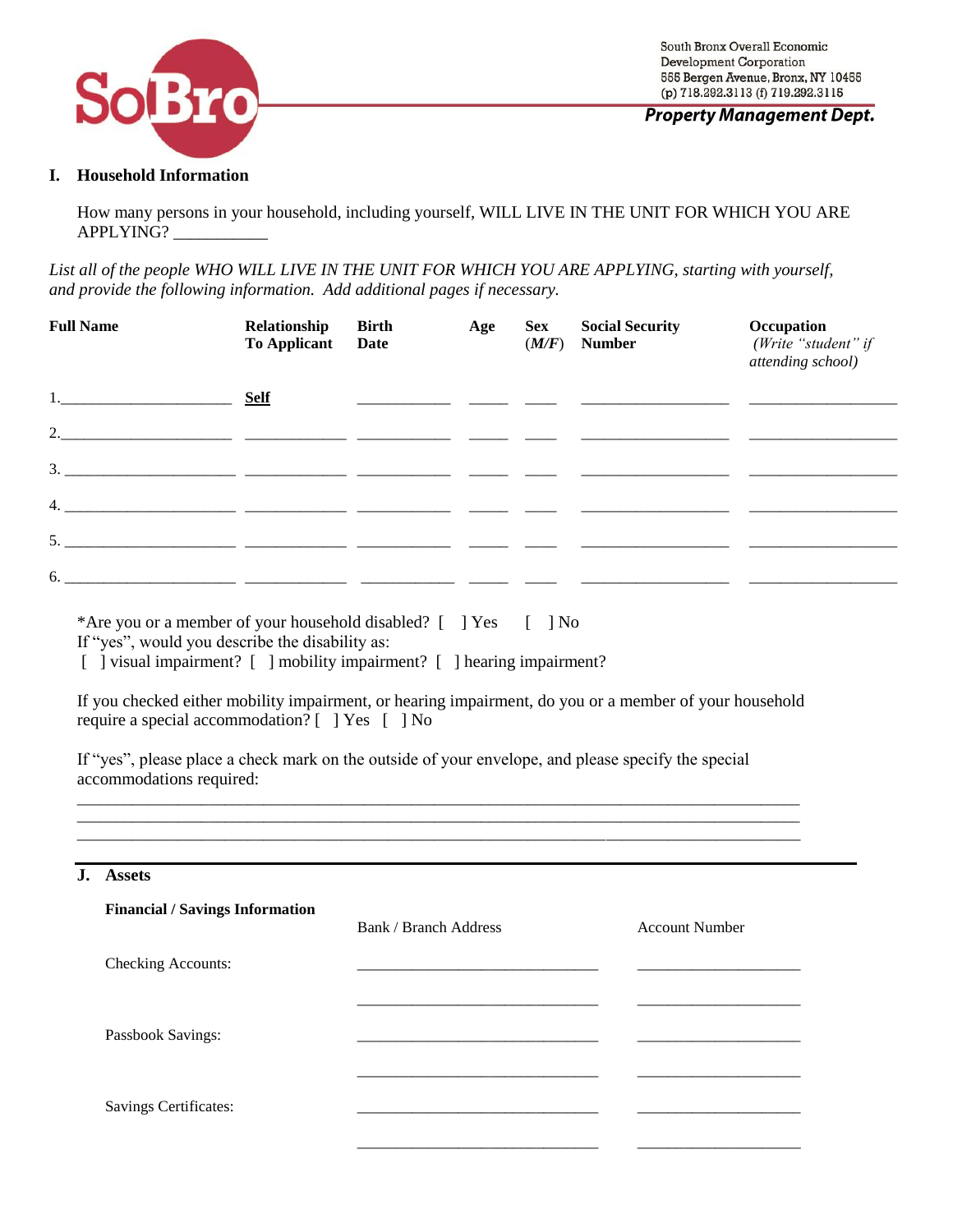

### **K. Source of Information**

How did you hear about this development?

- 
- [ ] Local Organization or Church [ ] Friend
- $\lceil$  | A City "affordable housing" hotline listing new ads for the month  $\lceil$  | Other:
- [ ] Newspaper [ ] Sign posted on Building
	-

## **L. Ethnic Identification (Used for statistical purposes only)**

This information is optional and will not affect the processing of the application. Please check one group which best identifies the applicant.

[ ] White (non-Hispanic origin) [ ] Black [ ] Hispanic origin [ ] Asian or Pacific Islander [ ] American Indian or Alaskan Native [ ] Other:

### **M. Signature**

I DECLARE THAT STATEMENTS CONTAINED IN THIS APPLICATION ARE TRUE AND COMPLETE TO THE BEST OF MY KNOWLEDGE. I/We hereby consent South Bronx Overall Economic Development Corporation (SoBRO) to obtain my/our Consumer Reports including, but not limited to: credit profile, housing court history and criminal background and other reports deemed necessary to process this application and in the future to ensure compliance with regulations and the lease; or in the event of a default of the lease. I /We agree to hold harmless South Bronx Overall Economic Development Corporation (SoBRO) and its affiliates for any harm, which may arise from this investigation.

*\*All Adult Household members 18 years of age and older who are listed on this application must sign and date below\**

| Signature | Date |
|-----------|------|
|           | Date |
|           | Date |